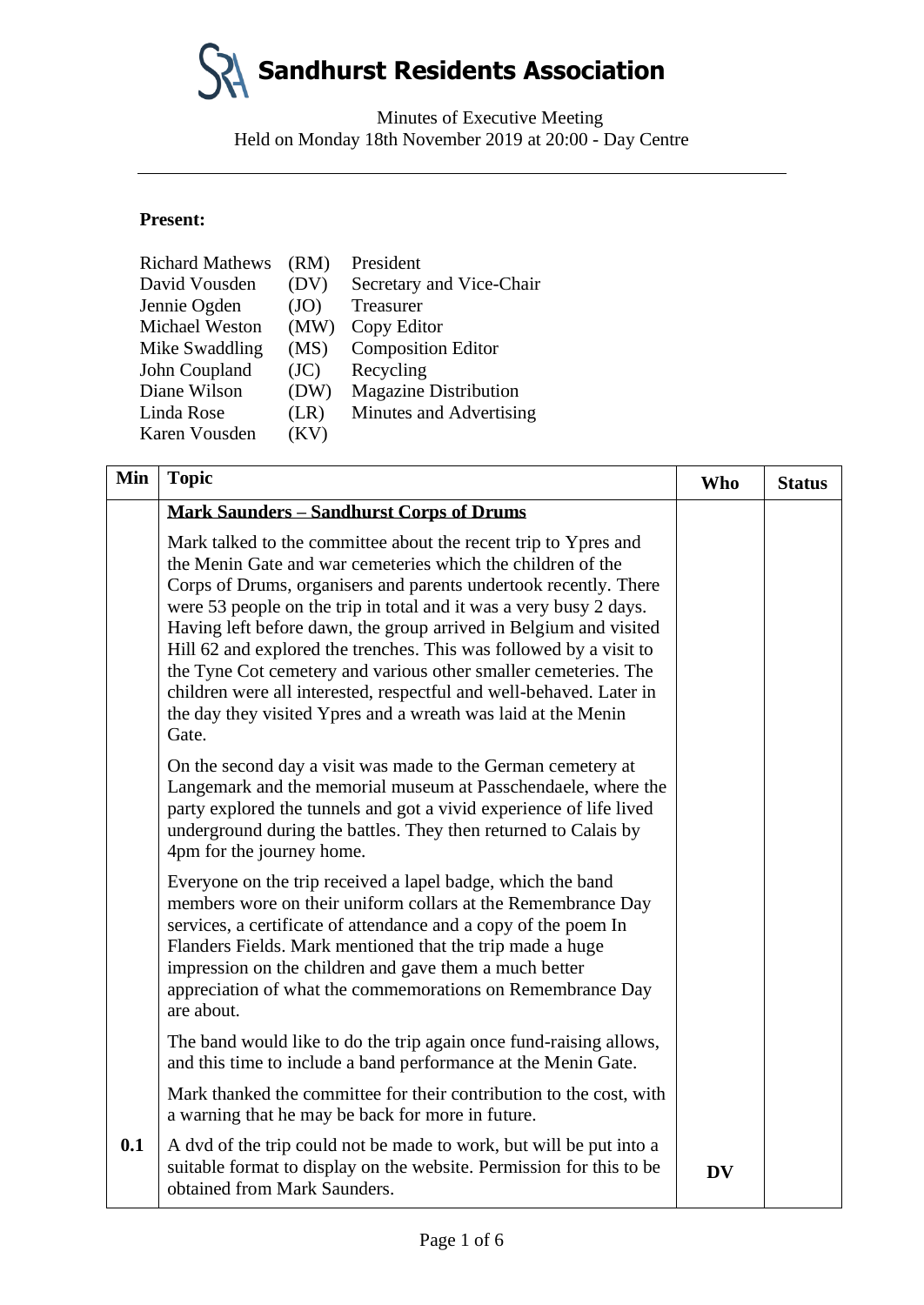

# Minutes of Executive Meeting Held on Monday 18th November 2019 at 20:00 - Day Centre

| Min              | <b>Topic</b>                                                                                                                                                                                                                                                                                                                                                                                                                                                                                                                                                                                                                                                                                                                                                                                                                                                                                                                                                                                                        | <b>Who</b> | <b>Status</b> |
|------------------|---------------------------------------------------------------------------------------------------------------------------------------------------------------------------------------------------------------------------------------------------------------------------------------------------------------------------------------------------------------------------------------------------------------------------------------------------------------------------------------------------------------------------------------------------------------------------------------------------------------------------------------------------------------------------------------------------------------------------------------------------------------------------------------------------------------------------------------------------------------------------------------------------------------------------------------------------------------------------------------------------------------------|------------|---------------|
| $\mathbf{1}$     | <b>Apologies/Absent</b>                                                                                                                                                                                                                                                                                                                                                                                                                                                                                                                                                                                                                                                                                                                                                                                                                                                                                                                                                                                             |            |               |
|                  | Val Crosby-Clarke (VCC)<br>Chair<br><b>Clive Sayer</b><br>(CS)<br><b>CMRA</b><br>Sue O'Sullivan<br>(SOS)<br><b>LLERA</b><br>Nicholette Deakin<br>(ND)                                                                                                                                                                                                                                                                                                                                                                                                                                                                                                                                                                                                                                                                                                                                                                                                                                                               |            |               |
| $\boldsymbol{2}$ | <b>Accuracy of Minutes of Previous Meeting</b>                                                                                                                                                                                                                                                                                                                                                                                                                                                                                                                                                                                                                                                                                                                                                                                                                                                                                                                                                                      |            |               |
|                  | Approval of the minutes of the September meeting was given by<br>e-mail and confirmed at the meeting.                                                                                                                                                                                                                                                                                                                                                                                                                                                                                                                                                                                                                                                                                                                                                                                                                                                                                                               |            |               |
| 3                | <b>Matters Arising</b>                                                                                                                                                                                                                                                                                                                                                                                                                                                                                                                                                                                                                                                                                                                                                                                                                                                                                                                                                                                              |            |               |
|                  | September 18                                                                                                                                                                                                                                                                                                                                                                                                                                                                                                                                                                                                                                                                                                                                                                                                                                                                                                                                                                                                        |            |               |
|                  | 6.2<br>Guide for Advertising<br>LR also thought it would be a good idea for the advertising role<br>and the production of a guide is in progress. A first draft has been<br>produced and approved. A summary of the role will now be<br>produced.                                                                                                                                                                                                                                                                                                                                                                                                                                                                                                                                                                                                                                                                                                                                                                   |            | <b>Closed</b> |
|                  | 9.1<br>Councillor page in the magazine                                                                                                                                                                                                                                                                                                                                                                                                                                                                                                                                                                                                                                                                                                                                                                                                                                                                                                                                                                              |            |               |
|                  | The Blackwater Buzz magazine includes a question and answer<br>page for the local councillor, which LR proposed as a good idea<br>for the SRA magazine. There was some discussion over whether<br>the political neutrality of the SRA would be bought into question<br>but the general opinion was that elected representatives answering<br>queries would not affect this.                                                                                                                                                                                                                                                                                                                                                                                                                                                                                                                                                                                                                                         | <b>LR</b>  | <b>Closed</b> |
|                  | It was agreed that the practicalities made this too difficult to<br>tackle.                                                                                                                                                                                                                                                                                                                                                                                                                                                                                                                                                                                                                                                                                                                                                                                                                                                                                                                                         |            |               |
|                  | <b>February 19</b>                                                                                                                                                                                                                                                                                                                                                                                                                                                                                                                                                                                                                                                                                                                                                                                                                                                                                                                                                                                                  |            |               |
|                  | 9.1<br>Horseshoe Lake development                                                                                                                                                                                                                                                                                                                                                                                                                                                                                                                                                                                                                                                                                                                                                                                                                                                                                                                                                                                   |            |               |
|                  | VCC, DV, KV and JO attended a meeting held on 12th February<br>regarding the proposals for the development of a country park at<br>Horseshoe Lake. The development has not yet been approved, but<br>permission has been given to apply for planning. Concerns were<br>expressed at the meeting about the access road to the site. Links to<br>further details can be found on the SRA Facebook page.<br>Complaints about the development cannot be registered until the<br>planning application is raised on the register, although it was noted<br>that BFC have begun advertising for staff for the new facility. The<br>planning application is still not on the register. A councillor has<br>expressed concern that the discussions for Horseshoe Lake are<br>being held behind closed doors, for commercially sensitive<br>reasons. It is hard to see what these might be as the work is not<br>being put out to tender. A letter expressing the SRA's view will be<br>sent to councillors and Ollie Sirrel. |            |               |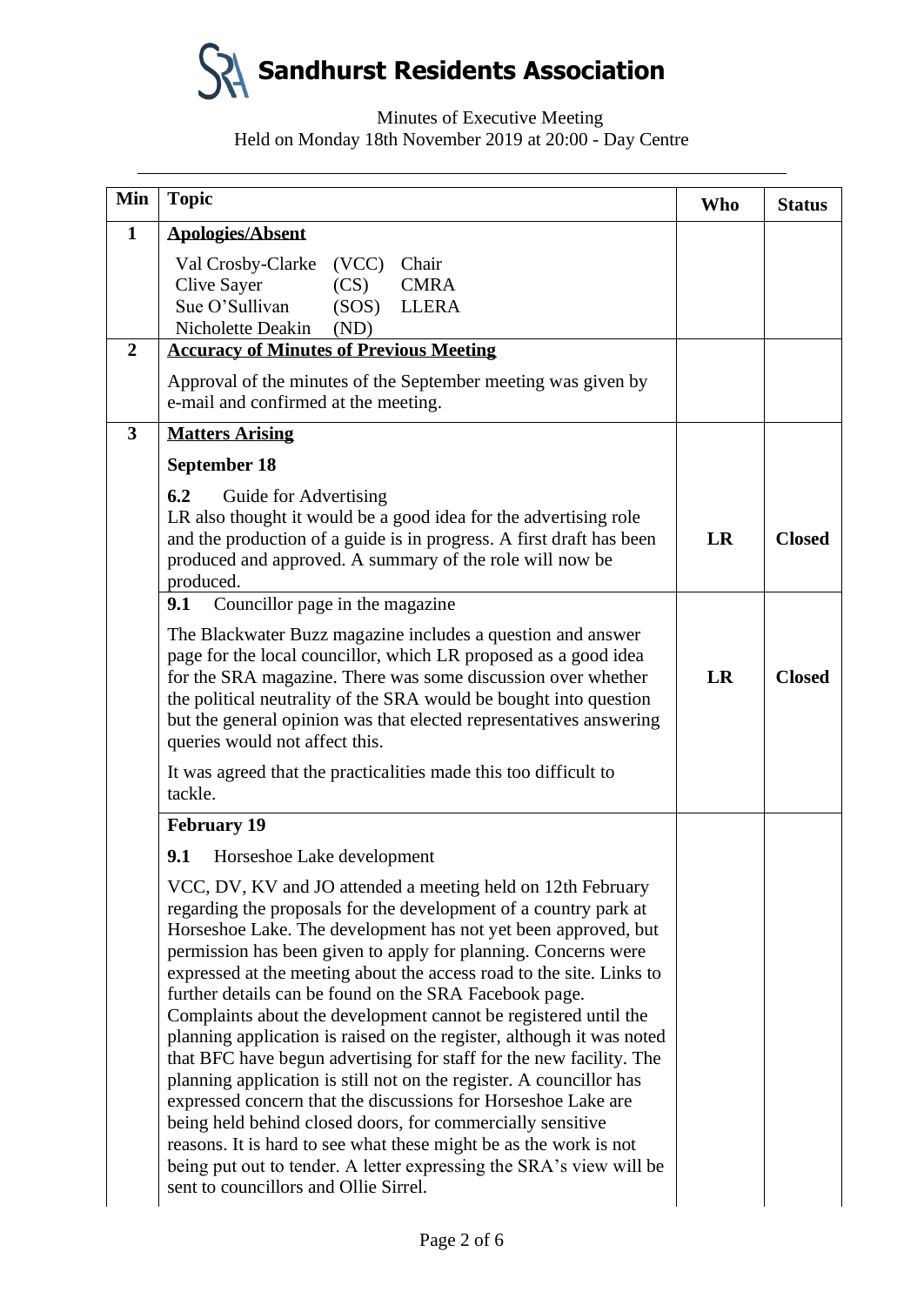### Minutes of Executive Meeting Held on Monday 18th November 2019 at 20:00 - Day Centre

| Min | <b>Topic</b>                                                                                                                                                                                                                                                                                                                                                                                                                                                                                                                                                                                                                                                                                          | Who       | <b>Status</b> |
|-----|-------------------------------------------------------------------------------------------------------------------------------------------------------------------------------------------------------------------------------------------------------------------------------------------------------------------------------------------------------------------------------------------------------------------------------------------------------------------------------------------------------------------------------------------------------------------------------------------------------------------------------------------------------------------------------------------------------|-----------|---------------|
|     | 9.1a A dismissive response to the letter was received but it was<br>decided to wait until after the AGM before replying as it was<br>hoped that a councillor would attend. In the event, Stephen Chown<br>head of Parks & Countryside attended and gave a very informative<br>presentation. He then took part in a lengthy Q&A session, which<br>was appreciated by all attendees. A councillor did not attend.<br>Consequently, the committee felt that, unless we are prepared to<br>be more vigorous in our approach, the SRA will not be heard, and<br>will have a hard time justifying ourselves to the residents. Another<br>response was sent detailing the motivation for this development as | <b>DV</b> | <b>Closed</b> |
|     | the SRA view it. A response was received which did not address<br>any of the concerns and so a further letter will be drafted.                                                                                                                                                                                                                                                                                                                                                                                                                                                                                                                                                                        |           |               |
|     | Since the last meeting the council have announced that plans for<br>Horseshoe Lake have been dropped and they will work with the<br>current service suppliers to see what improvements can be made<br>while respecting the natural setting of the area. Concern was<br>expressed at the amount of money that had been spent on this<br>project, which could have been avoided by canvassing public<br>opinion earlier in the process, a mistake the council have made on<br>previous projects.                                                                                                                                                                                                        |           |               |
|     | <b>9.1c</b> An informal enquiry as to the amount spent will be made.                                                                                                                                                                                                                                                                                                                                                                                                                                                                                                                                                                                                                                  | <b>DV</b> |               |
|     | <b>9.1d</b> Mention of the role played by the SRA, in conjunction with<br>other local residents, will be put in the magazine.                                                                                                                                                                                                                                                                                                                                                                                                                                                                                                                                                                         | <b>MS</b> |               |
|     | <b>Note:</b> Following the meeting MW noticed that an announcement<br>was included on the Liberal Democrats Election Focus leaflet<br>under the headline Council Stops Horseshoe Lake Folly, the leaflet<br>states "Pressure from Bracknell Forest Liberal Democrats, the<br>Sandhurst Residents Association and local groups has forced a<br>rethink on the plans"                                                                                                                                                                                                                                                                                                                                   |           |               |
|     | <b>May 19</b>                                                                                                                                                                                                                                                                                                                                                                                                                                                                                                                                                                                                                                                                                         |           |               |
|     | Recycling<br>8.1                                                                                                                                                                                                                                                                                                                                                                                                                                                                                                                                                                                                                                                                                      |           |               |
|     | Re3 have contacted MS with a view to putting information on<br>service updates in the magazine. The committee agreed this could<br>be a good idea as long as this was not scheduling information,<br>which is likely to be out of date when the magazine goes out, and<br>that JC is in agreement. The email has been forwarded to JC.                                                                                                                                                                                                                                                                                                                                                                | <b>MS</b> | <b>Closed</b> |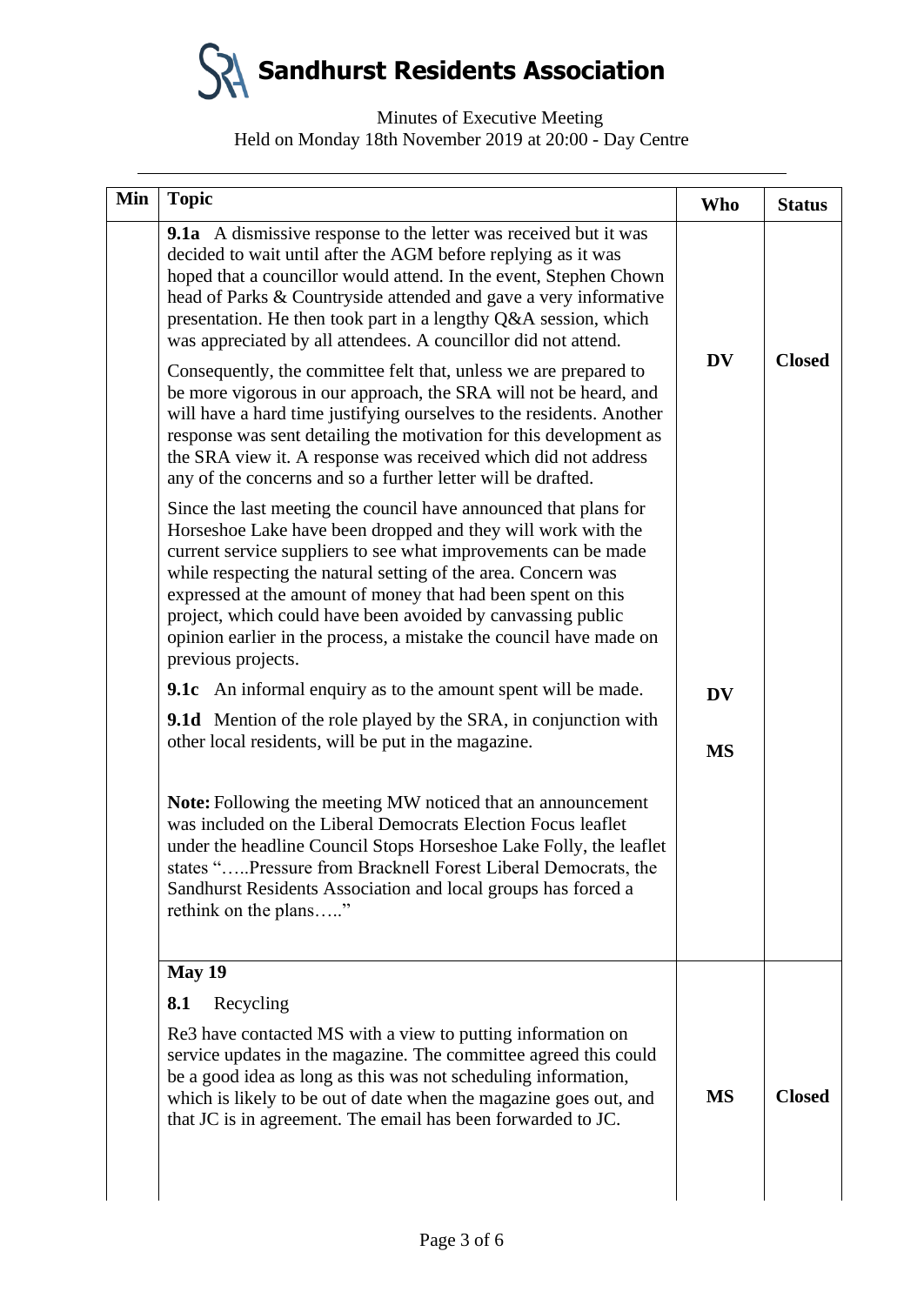# Minutes of Executive Meeting Held on Monday 18th November 2019 at 20:00 - Day Centre

| Min | <b>Topic</b>                                                                                                                                                                                                                                                                                                                                                                                                                              | <b>Who</b>           | <b>Status</b> |
|-----|-------------------------------------------------------------------------------------------------------------------------------------------------------------------------------------------------------------------------------------------------------------------------------------------------------------------------------------------------------------------------------------------------------------------------------------------|----------------------|---------------|
|     | June 19                                                                                                                                                                                                                                                                                                                                                                                                                                   |                      |               |
|     | Invoices<br>6.1                                                                                                                                                                                                                                                                                                                                                                                                                           |                      |               |
|     | One double payment for the September edition has been held over<br>for the December edition, at the request of the advertiser.                                                                                                                                                                                                                                                                                                            | LR                   | <b>Closed</b> |
|     | 6.2<br><b>March Edition</b>                                                                                                                                                                                                                                                                                                                                                                                                               |                      |               |
|     | The plans for the January edition are that an email warning of the<br>requirement to keep to deadlines will be sent out with the invoices,<br>with a view to collecting all money by the end date of $10th$<br>January, as published, and before LR's absence.                                                                                                                                                                            |                      |               |
|     | The email address will be monitored for activity whenever<br>possible during the absence and queries passed on to RM and MS<br>to deal with, where possible.                                                                                                                                                                                                                                                                              | LR                   | $c$ fwd       |
|     | A further plea for school articles for the magazine will also be<br>included.                                                                                                                                                                                                                                                                                                                                                             |                      |               |
|     | <b>August 19</b>                                                                                                                                                                                                                                                                                                                                                                                                                          |                      |               |
|     | 9.1<br>Day Centre leaflet                                                                                                                                                                                                                                                                                                                                                                                                                 |                      |               |
|     | The Day Centre wants to produce a new leaflet detailing their<br>services and requested editing help, which MS will provide.                                                                                                                                                                                                                                                                                                              | <b>MS/DV</b>         | $c$ fwd       |
|     | Distributors' Party<br>9.2                                                                                                                                                                                                                                                                                                                                                                                                                |                      |               |
|     | The Distributors party held on Monday October 21st was enjoyed<br>by over 65 people. The amount of food was just right, and the<br>committee were complimented on the state in which the kitchen<br>was left. Another good event all round.                                                                                                                                                                                               |                      |               |
|     | <b>9.2a</b> The sub-committee of KV, JO and VCC will meet<br>beforehand to agree catering requirements                                                                                                                                                                                                                                                                                                                                    | <b>KV/VC</b><br>C/JO | <b>Closed</b> |
|     | <b>9.2b</b> Committee members should arrive by 6:30 to help with the                                                                                                                                                                                                                                                                                                                                                                      |                      |               |
|     | setting up.                                                                                                                                                                                                                                                                                                                                                                                                                               | <b>ALL</b>           | <b>Closed</b> |
|     | September 19                                                                                                                                                                                                                                                                                                                                                                                                                              |                      |               |
|     | There are some residential blocks in Sandhurst to which the<br>6.1<br>distributers cannot gain entrance as they are protected by an<br>electronic keypad lock. This means that many of Sandhurst's<br>elderly residents do not receive a copy of the magazine, and they<br>are the most likely to benefit from it. If anyone has a contact name<br>or number for these buildings, please let DW know so that<br>delivery can be arranged. | <b>ALL</b>           | <b>Closed</b> |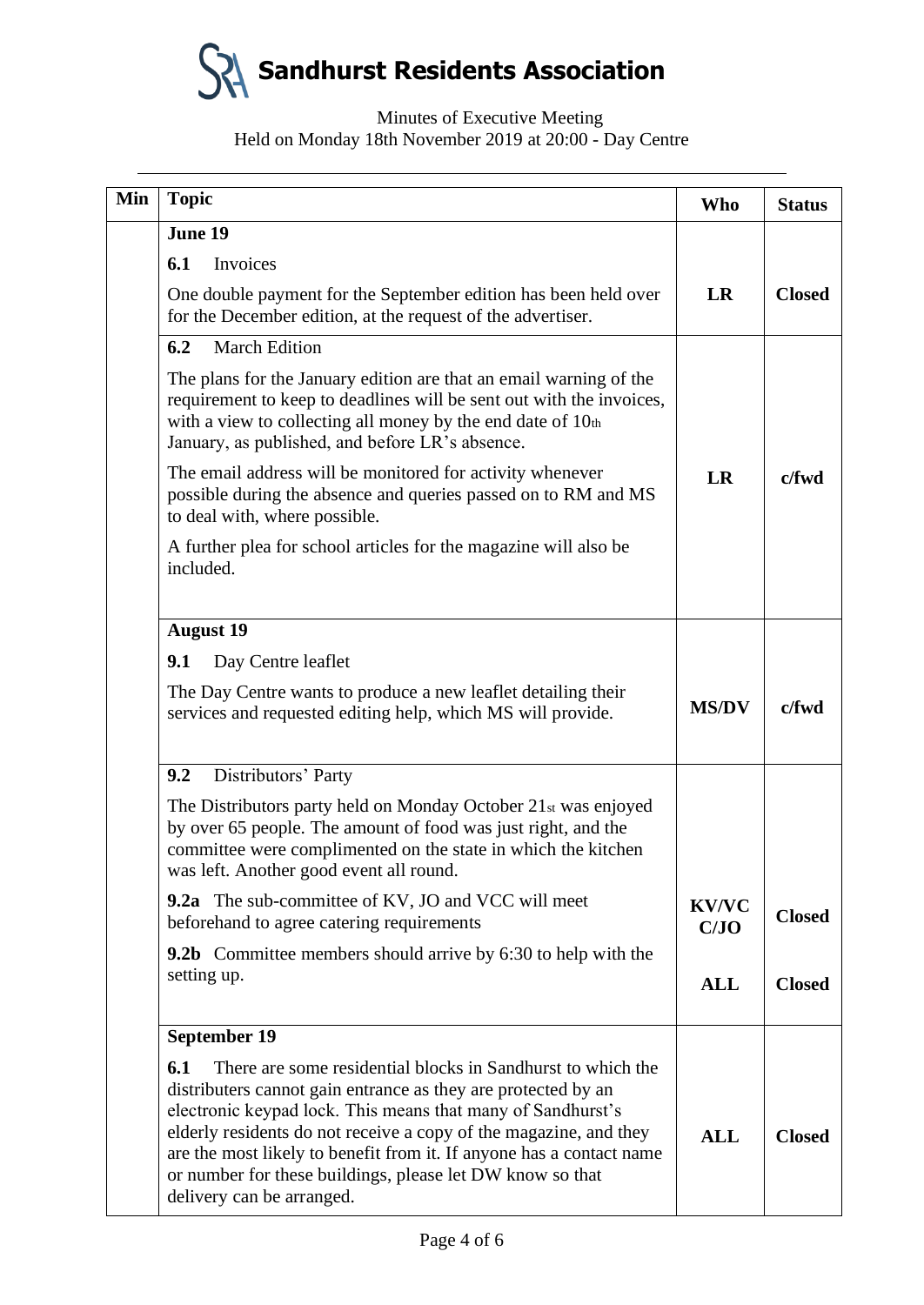### Minutes of Executive Meeting Held on Monday 18th November 2019 at 20:00 - Day Centre

| Min                     | <b>Topic</b>                                                                                                                                                                                                                                                                                                                                                                                                                                                         | <b>Who</b> | <b>Status</b> |
|-------------------------|----------------------------------------------------------------------------------------------------------------------------------------------------------------------------------------------------------------------------------------------------------------------------------------------------------------------------------------------------------------------------------------------------------------------------------------------------------------------|------------|---------------|
|                         | Phone calls to the police on 101 from the 01252 numbers<br>9.1<br>(Yateley exchange) in Sandhurst are routed to the Hampshire<br>police. What may not be generally known is that an option is<br>offered to transfer to another police authority. This will be<br>included in Gary Campion's neighbourhood police report in the<br>magazine.                                                                                                                         |            | <b>Closed</b> |
|                         | 9.2<br>New cameras have been installed along the Yorktown Road,<br>and it would be interesting to know what these cameras are<br>capable of checking e.g., speed, ANPR, jumping lights, etc. Gary<br>Campion to be asked for information.                                                                                                                                                                                                                            | <b>VCC</b> | c/fwd         |
| $\overline{\mathbf{4}}$ | <b>Treasurer's Report</b>                                                                                                                                                                                                                                                                                                                                                                                                                                            |            |               |
|                         | Figures as at end July:                                                                                                                                                                                                                                                                                                                                                                                                                                              |            |               |
|                         | <b>Current Account</b><br>£6,466.01                                                                                                                                                                                                                                                                                                                                                                                                                                  |            |               |
|                         | <b>Reserve Account</b><br>£25,481.21                                                                                                                                                                                                                                                                                                                                                                                                                                 |            |               |
|                         | <b>Total</b><br>£31,947.22                                                                                                                                                                                                                                                                                                                                                                                                                                           |            |               |
|                         | Costs for the Distributors party amounted to £438.28                                                                                                                                                                                                                                                                                                                                                                                                                 |            |               |
| 4.1                     | Nat West bank now require authorisation of payments from the<br>account by card and card reader. The Telephone banking option<br>previously used is no longer available. Consequently, to be able to<br>make online payments in future, an application for a card and<br>reader will be made.                                                                                                                                                                        | <b>JO</b>  |               |
| 5                       | <b>Donations</b>                                                                                                                                                                                                                                                                                                                                                                                                                                                     |            |               |
|                         | No requests received                                                                                                                                                                                                                                                                                                                                                                                                                                                 |            |               |
| 6                       | <b>Magazine</b><br>All information required for the composition of magazine has been<br>received well ahead of schedule and MS expressed thanks for the<br>timeliness and quality of the work from MW and LR.<br>The income from advertisers for the December edition amounted<br>to £2,740. A summary of the income from adverts is as follows:<br><b>Edition</b><br>Income<br>2016<br>£15,806.00<br>2017<br>£15,526.00<br>2018<br>£13,790.00<br>2019<br>£14,548.00 |            |               |
| $\overline{7}$          | Website                                                                                                                                                                                                                                                                                                                                                                                                                                                              |            |               |
|                         | Up to date.                                                                                                                                                                                                                                                                                                                                                                                                                                                          |            |               |